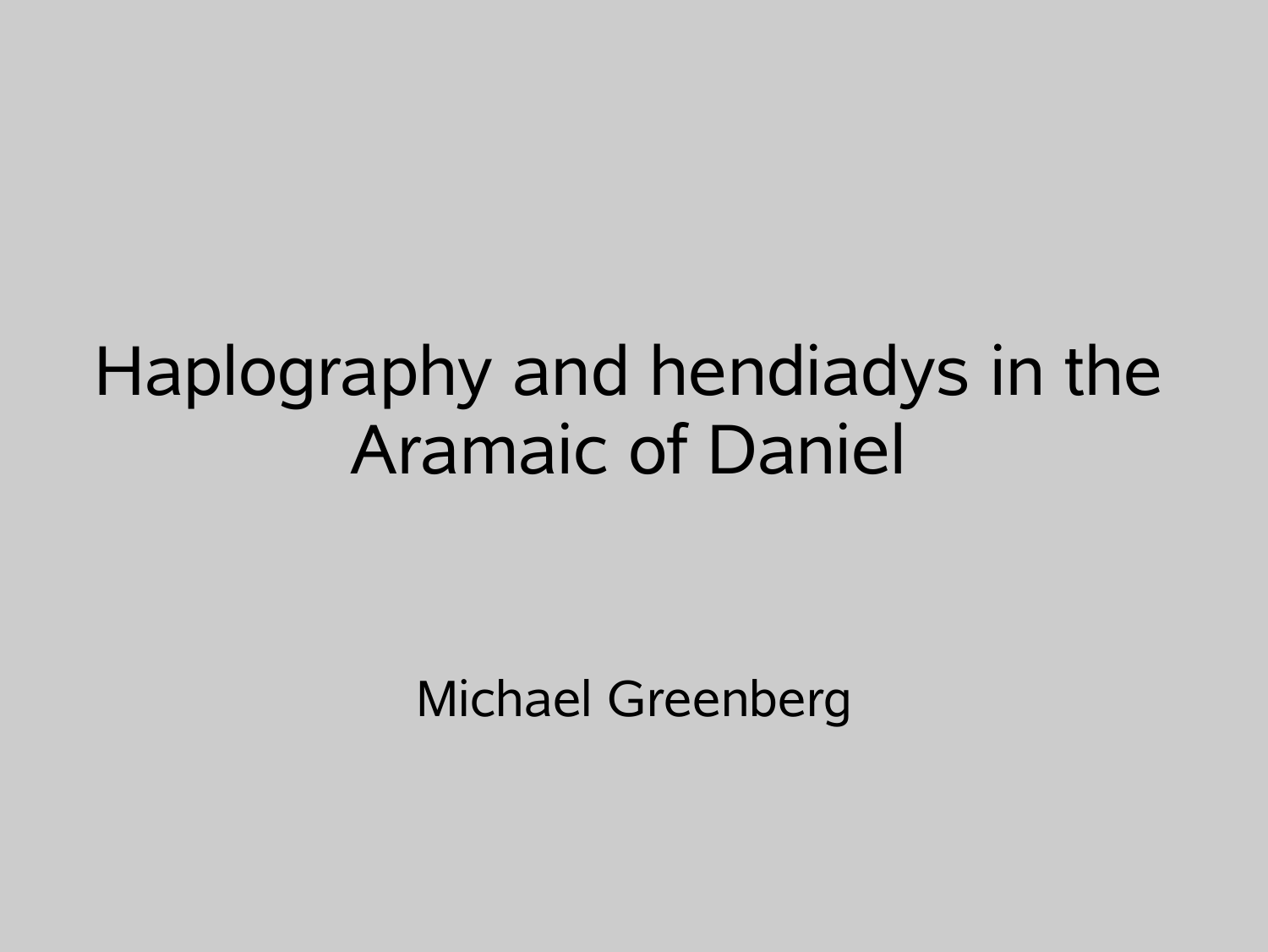#### Declarative, composable views

Michael Greenberg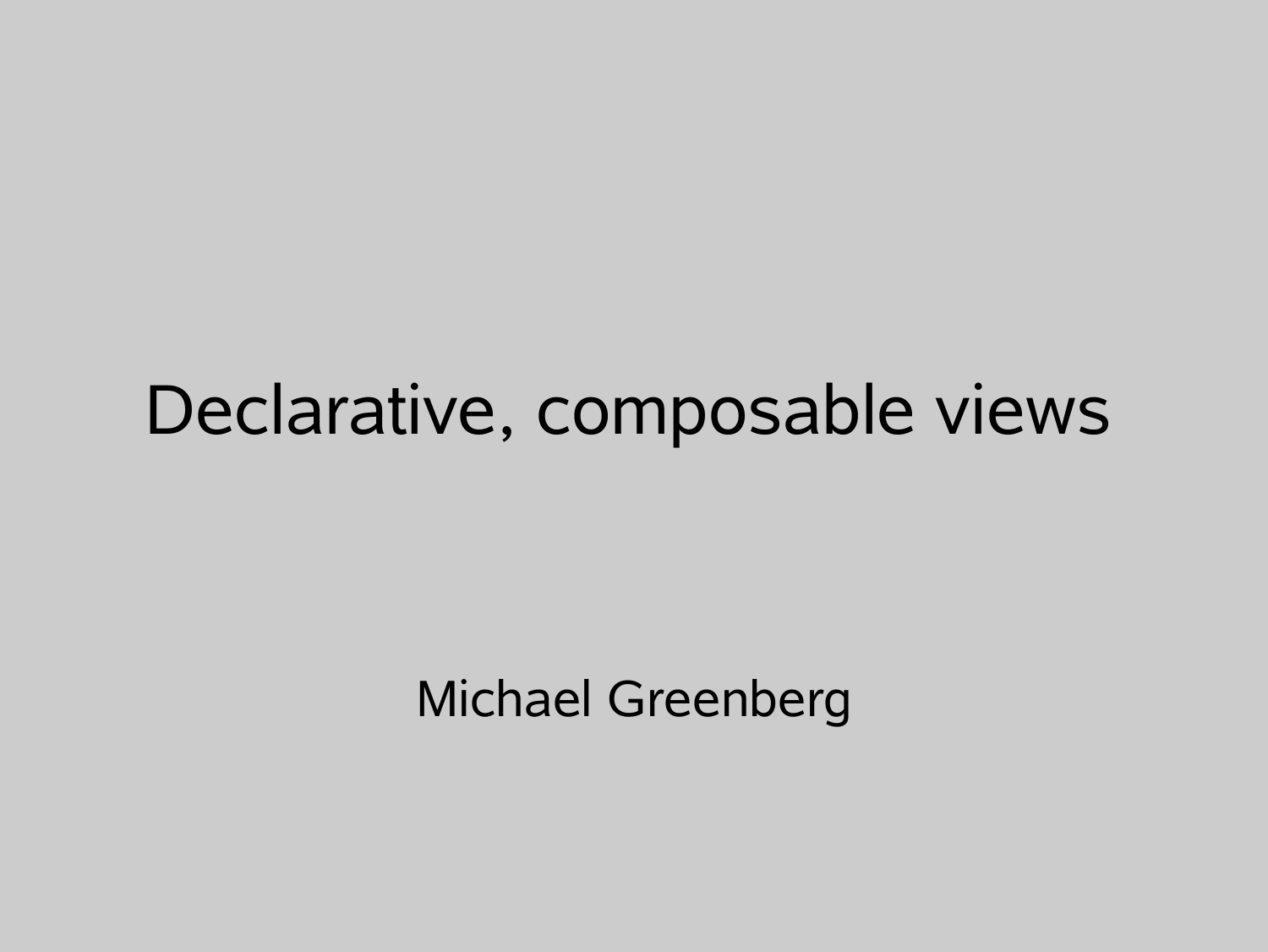| File Edit View History Bookmarks Tools Help                                                                             |                                                         |  |
|-------------------------------------------------------------------------------------------------------------------------|---------------------------------------------------------|--|
|                                                                                                                         | $\triangledown$ $\triangleright$ $\big \bigodot$ Google |  |
| G Google News C E-Mail C Gentoo ◆ BoA C Recipes ◆ JavaScript ◆ DOM <sub>9m</sub> Java5 T t-Mobile Schoreblog X Clouseau |                                                         |  |
| <b>P</b> Your Important Document                                                                                        |                                                         |  |
|                                                                                                                         |                                                         |  |

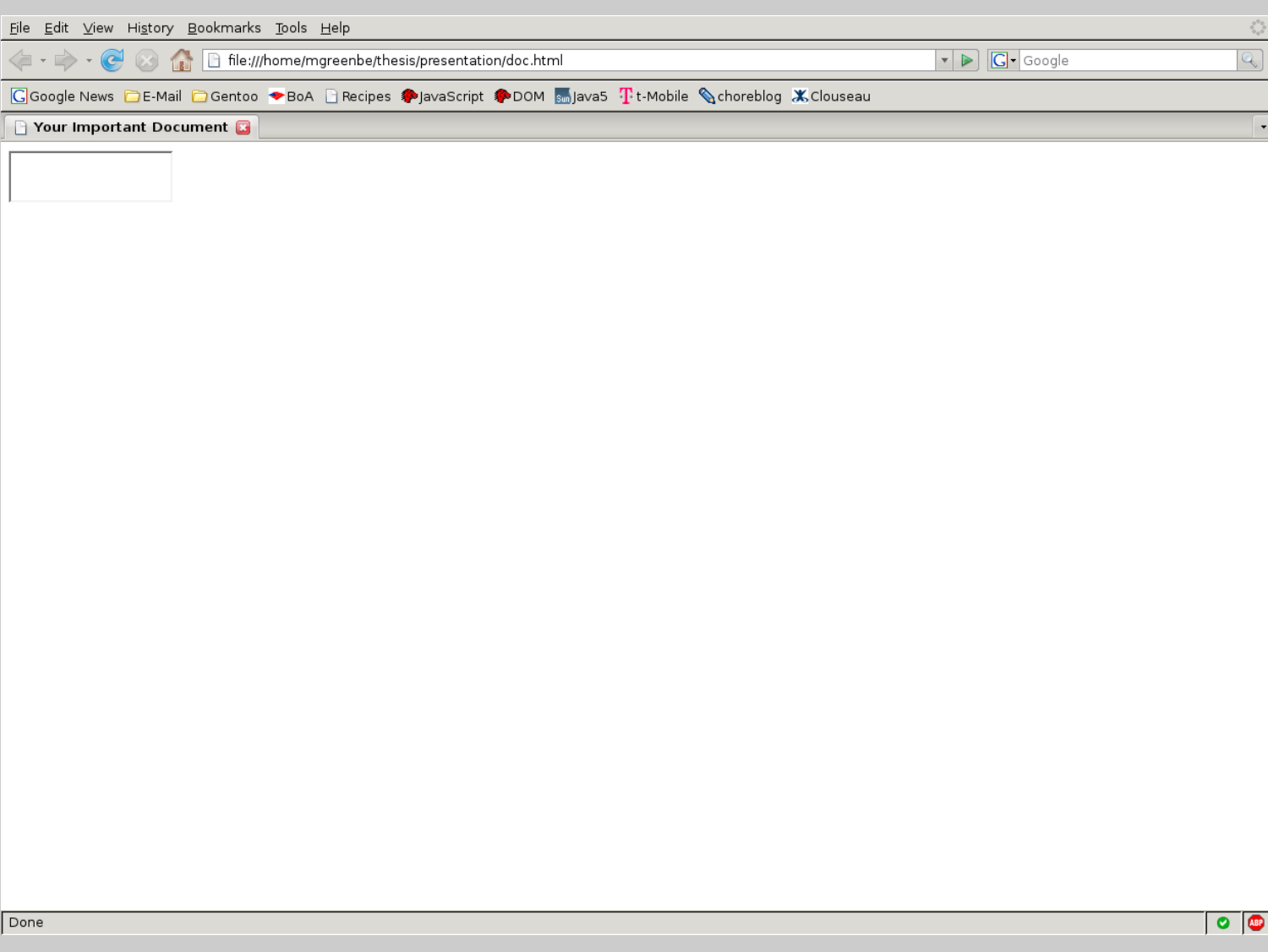# **HTML**

 $\hbox{\tt }$ 

<head>

<title>Your Important Document</title>

#### <script>

 **// INSERT MAGIC, DISK 1 OF 6**

 $\langle$ /script $\rangle$ 

</head>

<body>

 **<textarea id="doc" />**

</body>

 $\langle$ /html $\rangle$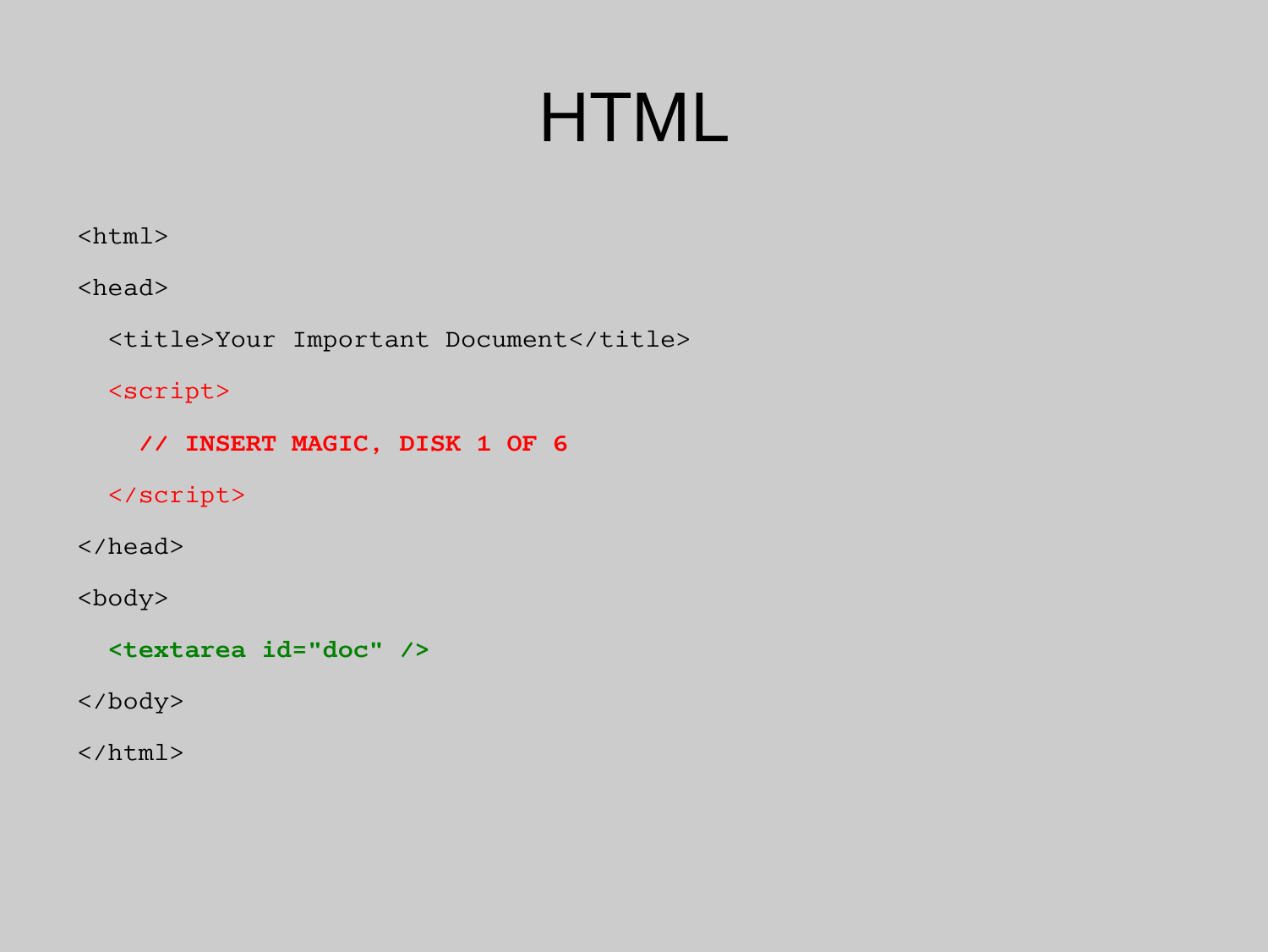# **JavaScript**

function make textarea(id, v, dom update callback) { var node = make dom node('textarea', { 'id': id }, [v]); add event handler(node, 'change', dom update callback); add event handler(node, 'keypress', dom update callback); return node;

```
}
```

```
function extract textarea(id) {
   var node = qet dom object(id);
   return node.value;
```
}

**...plus about 10-20 lines of DOM manipulation. ...plus about 20-30 lines of AJAX calls.**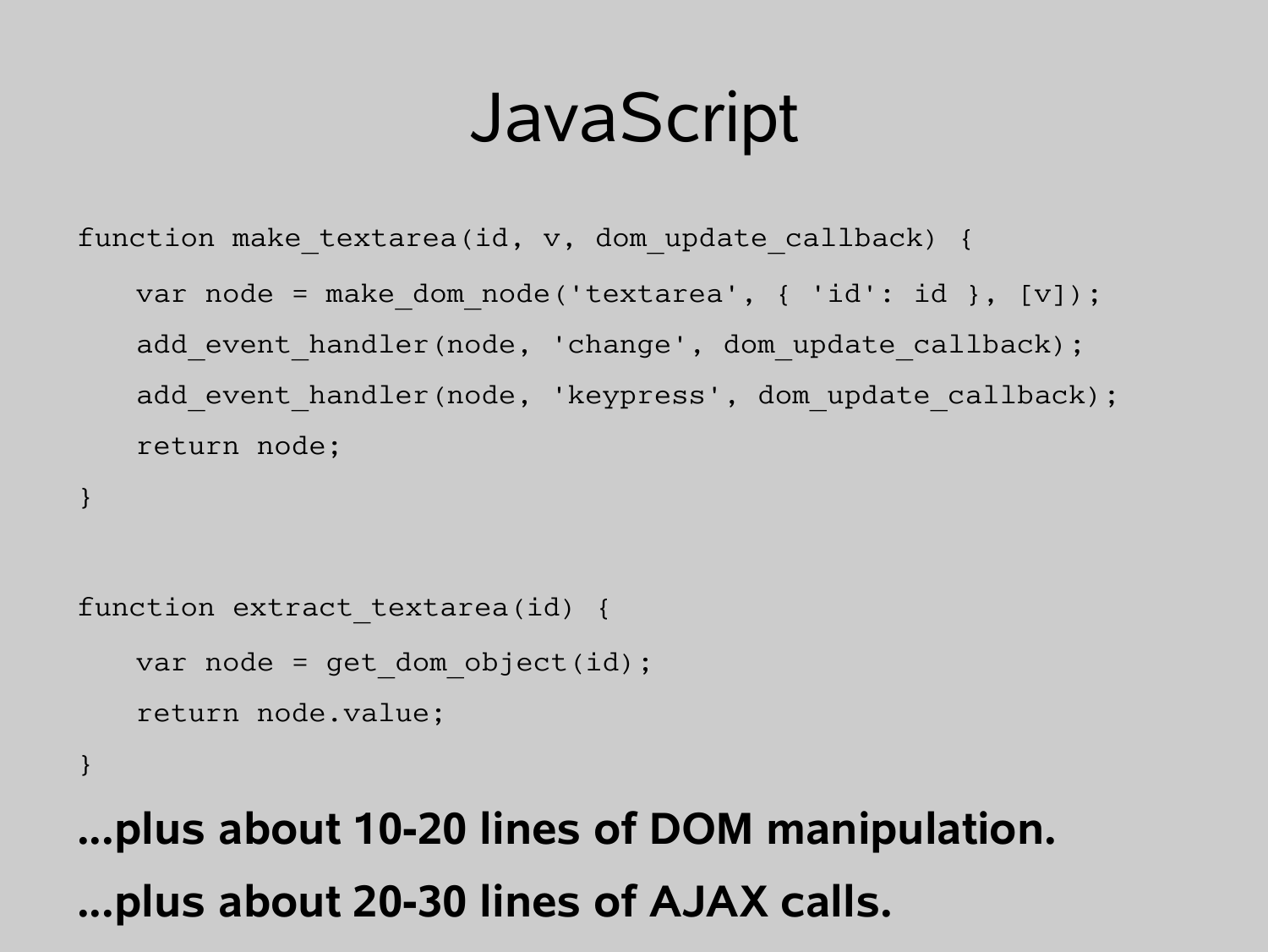# Flapjax

- var d = valFromServer('path.to.doc'); insertDomB(TEXTAREAB({'id':'doc'}, [v]), 'doc');
- valToServer(d, 'path.to.doc');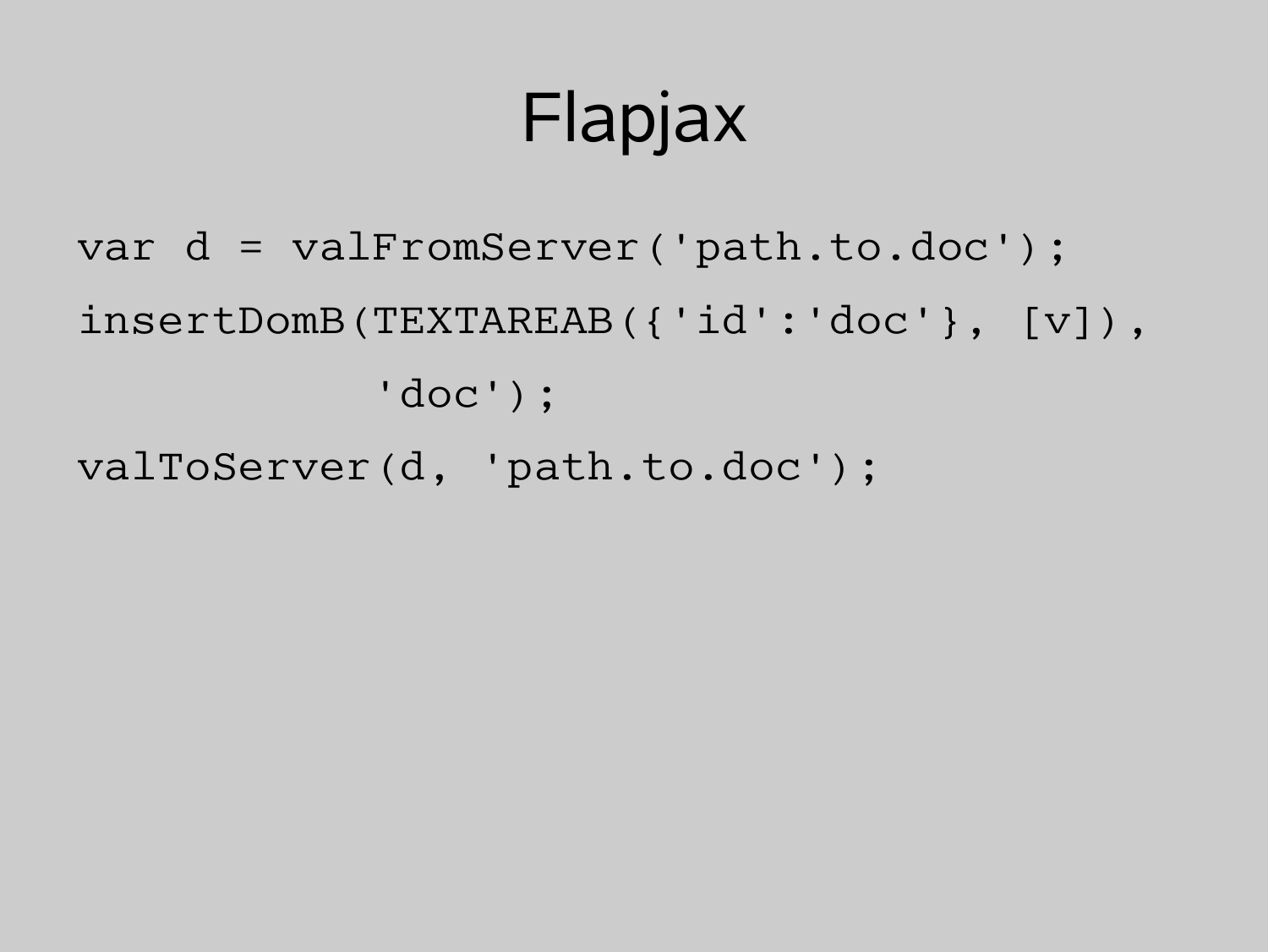# The Data Model

**Our data model, d, never gets updated!**

#### **The fix:**

var d = valFromServer('path.to.doc'); insertDomB(TEXTAREAB({'id':'doc'}, [v]), 'doc'); valToServer(**extractValue\_b('doc')**, 'path.to.doc');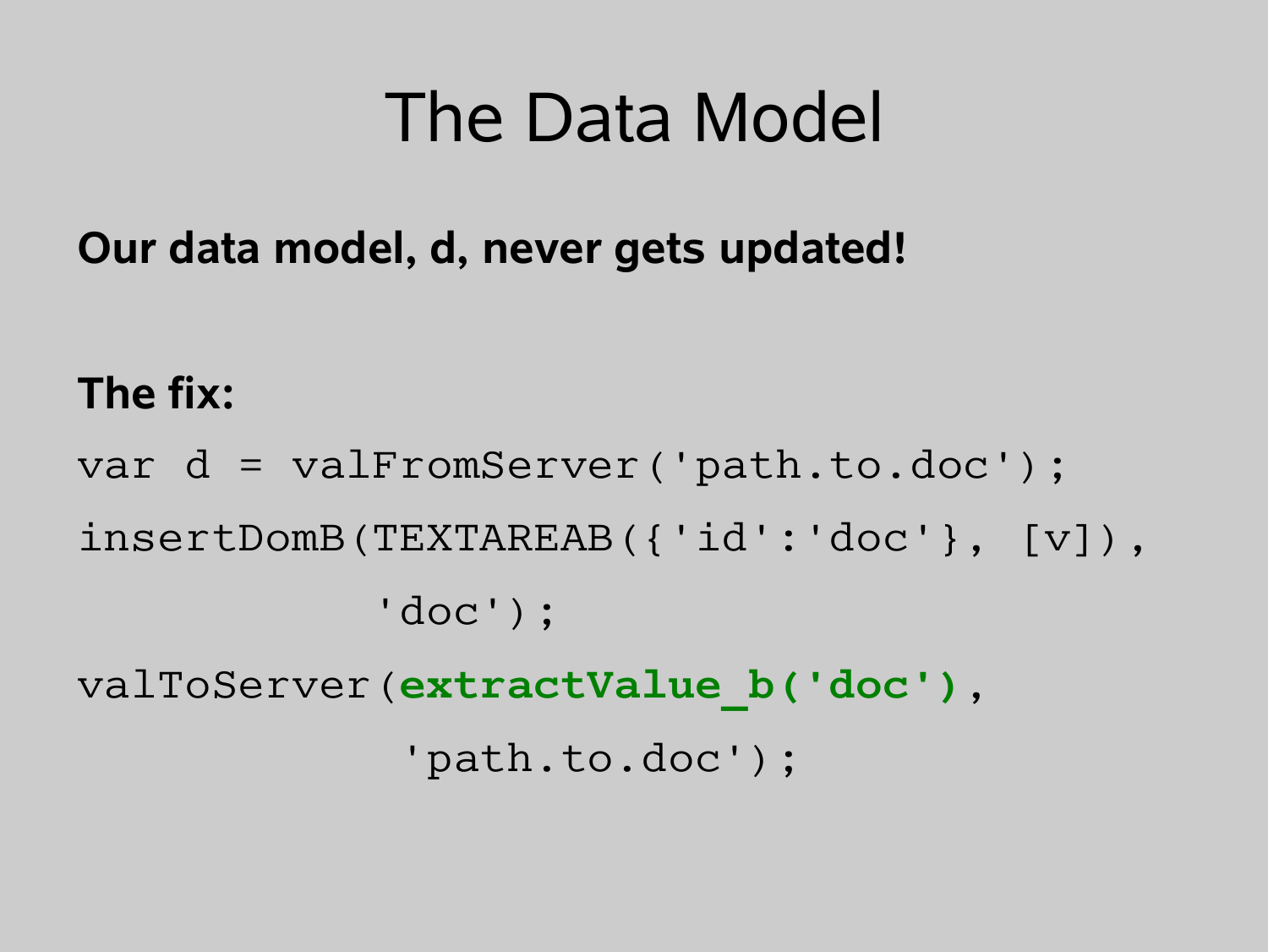#### Lenses

• Pair of functions

 $l.get :: JS \rightarrow DOM$ l.putback :: DOM  $*$  JS  $\rightarrow$  JS

• Laws

*GETPUT*  $l.putback(l.get(j), j) = j$ *PUTGET*  $l.get(l.putback(d, j)) = d$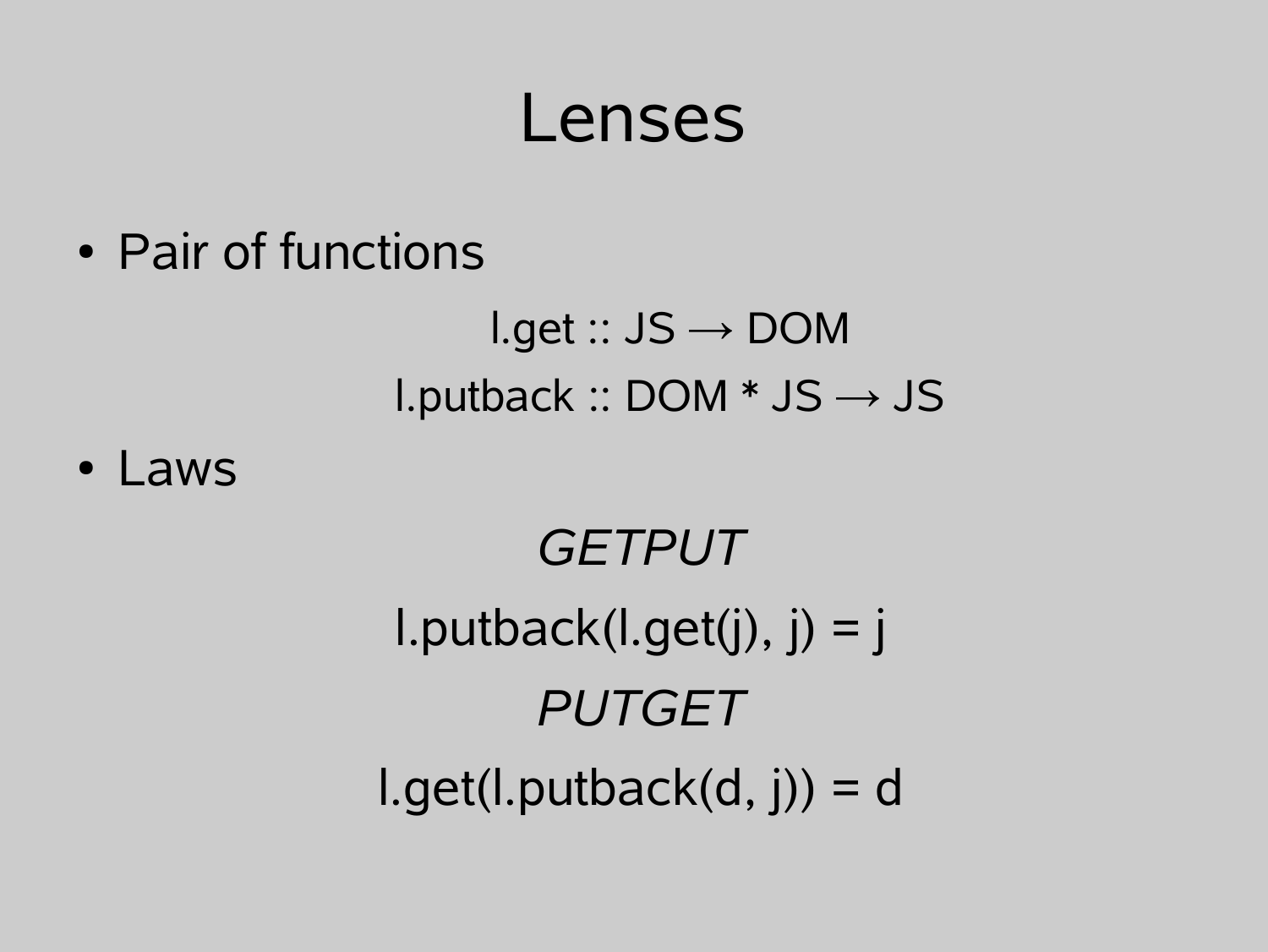# Examples

```
focus n
```

```
(focus n).get o = o[n]
```

```
(focus n).putback v o = o with n = v
```

```
plunge n
```

```
(plunge n).get v = { n: v }
```

```
(plunge n).putback o v = o[n]
```
 $l$ ;  $k$ 

```
(l ; k).get j = k.get(l . get(j))
```
 $(l ; k)$ .putback d j = l.putback(k.putback(d, l.get(j)), j)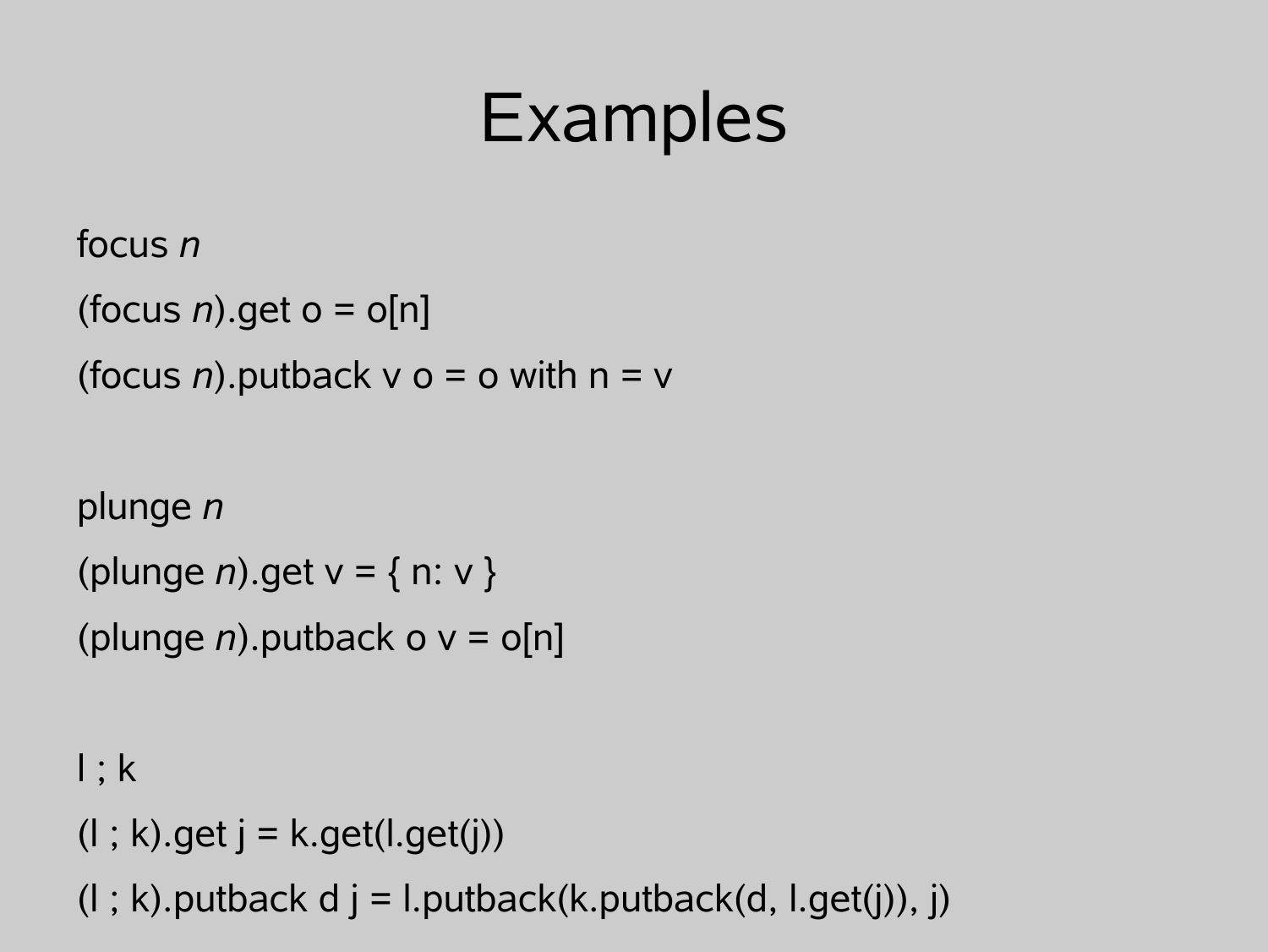## DOM Lenses

span\_tag *attribs kids* (span\_tag *attribs kids*).get v = <span *attribs*>*kids* v</span> (span\_tag *attribs kids*).putback h v = h.lastChild

textarea\_tag *attribs*

(textarea\_tag *attribs*).get v =

<textarea *attribs*>v</textarea>

(textarea\_tag *attribs*).putback h v = h.value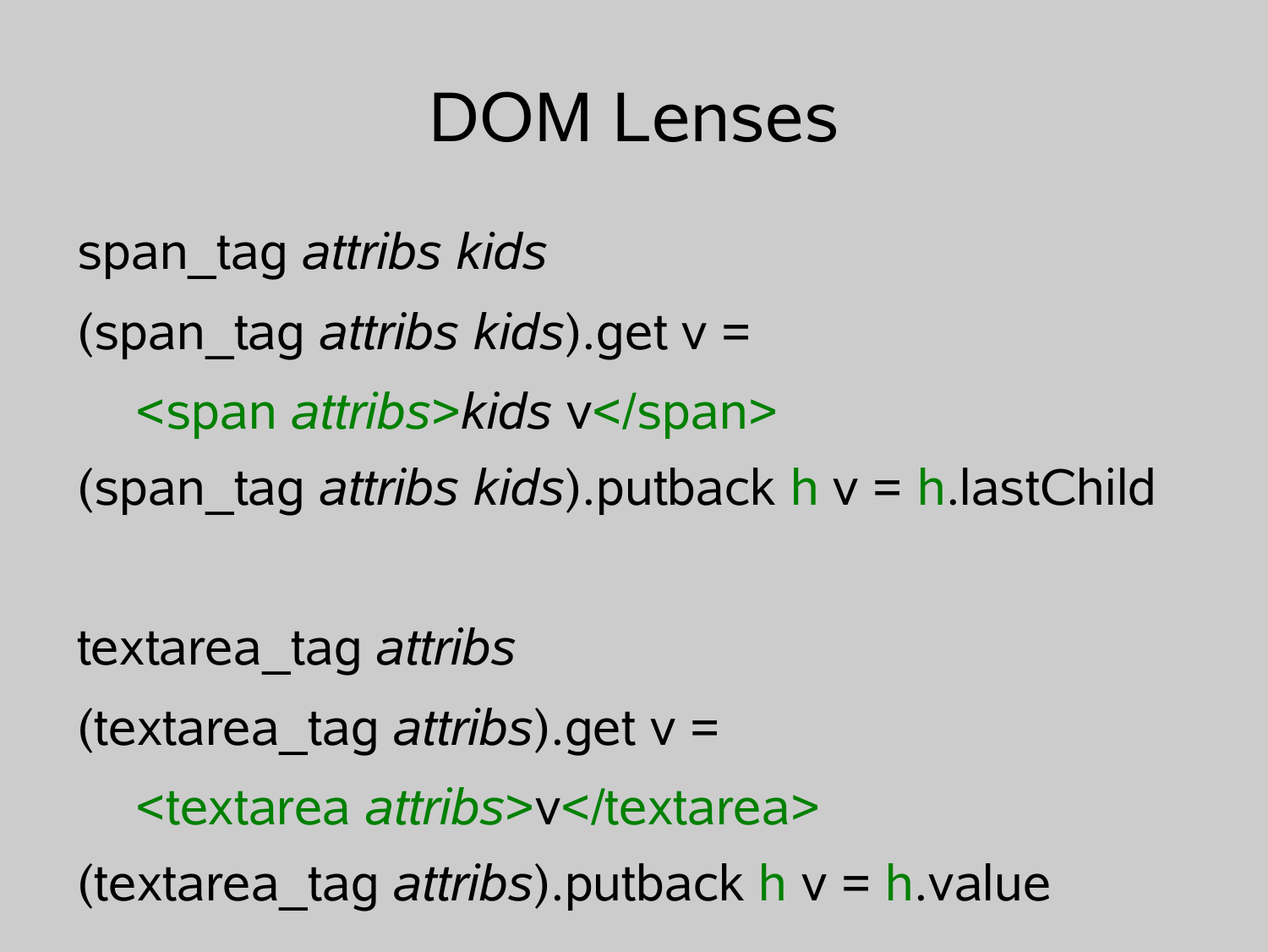# DOM Lenses, continued

*l* = textarea\_tag({}) ; span\_tag({ 'id': 'doc' }, [])

*l*.get v =

<span id="doc">

<textarea>v</textarea>

</span>

*l*.putback h v *= t*.putback(*s*.putback(h, *t*.get), v)

- = *t*.putback(h.firstChild, v)
- = h.firstChild.value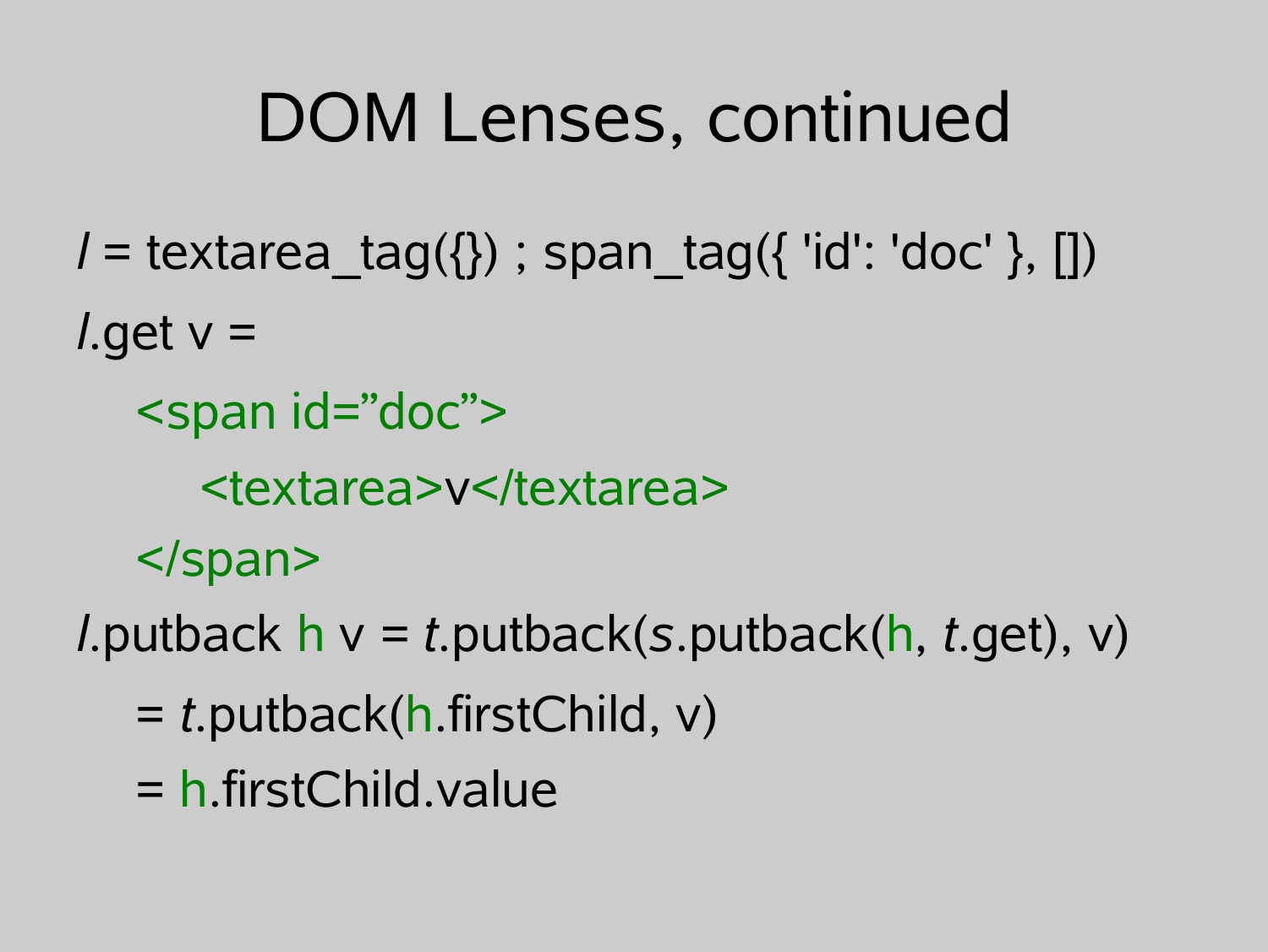## Tree sequencing

*l* = span\_tag({ 'id': 'doc' }, textarea\_tag({}))

Works like ;-sequencing, but looks like HTML!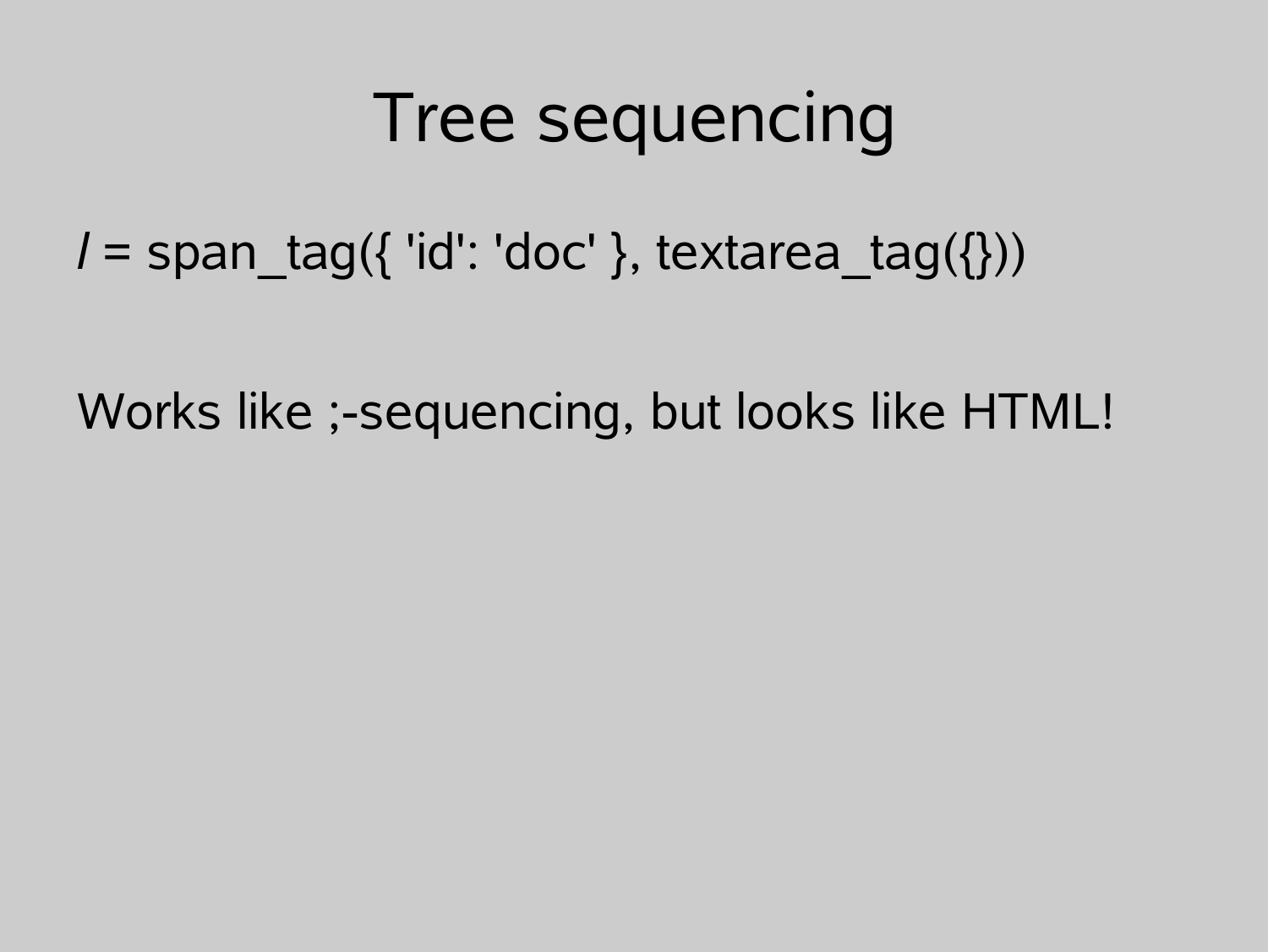# Flapjax with Lenses

```
var d = valFromServer('path.to.doc');
textarea tag({ 'id': 'doc' })
  .bind to b(d, 'doc');valToServer(d, 'path.to.doc');
```
#### **Or, with a wrapper:**

```
textarea tag({ 'id': 'doc' })
   .bindToServer('path.to.doc', 'doc');
```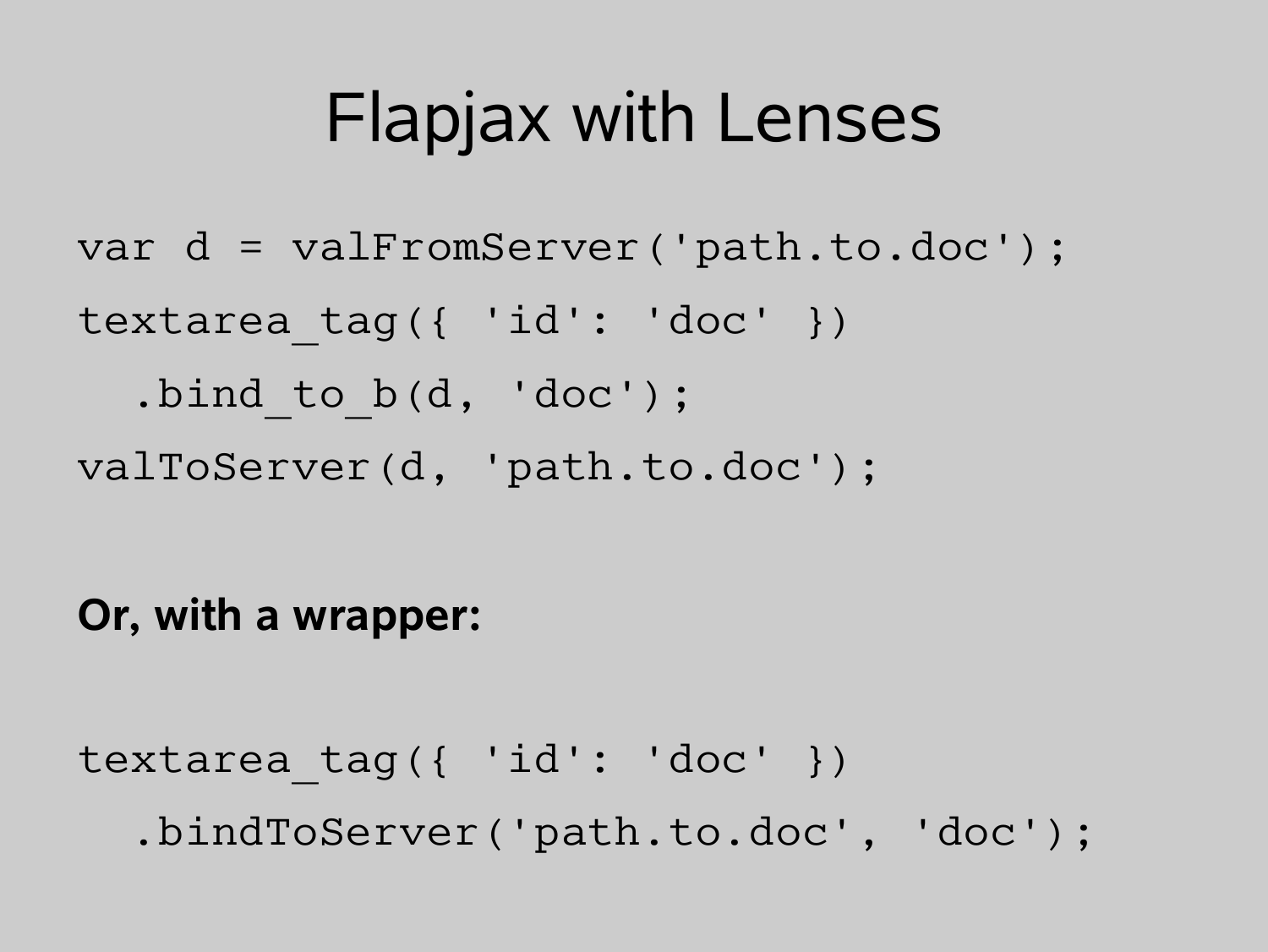# Contributions

- A declarative, composable language for constructing and deconstructing HTML
- Programmers no longer need to work with the DOM directly
- Now possible to define generally composable widgets

# Not Mentioned Here

- Combinators for ordered data, order and list\_map a contribution to the theory of lenses
- A solution to the "Table of Contents" problem